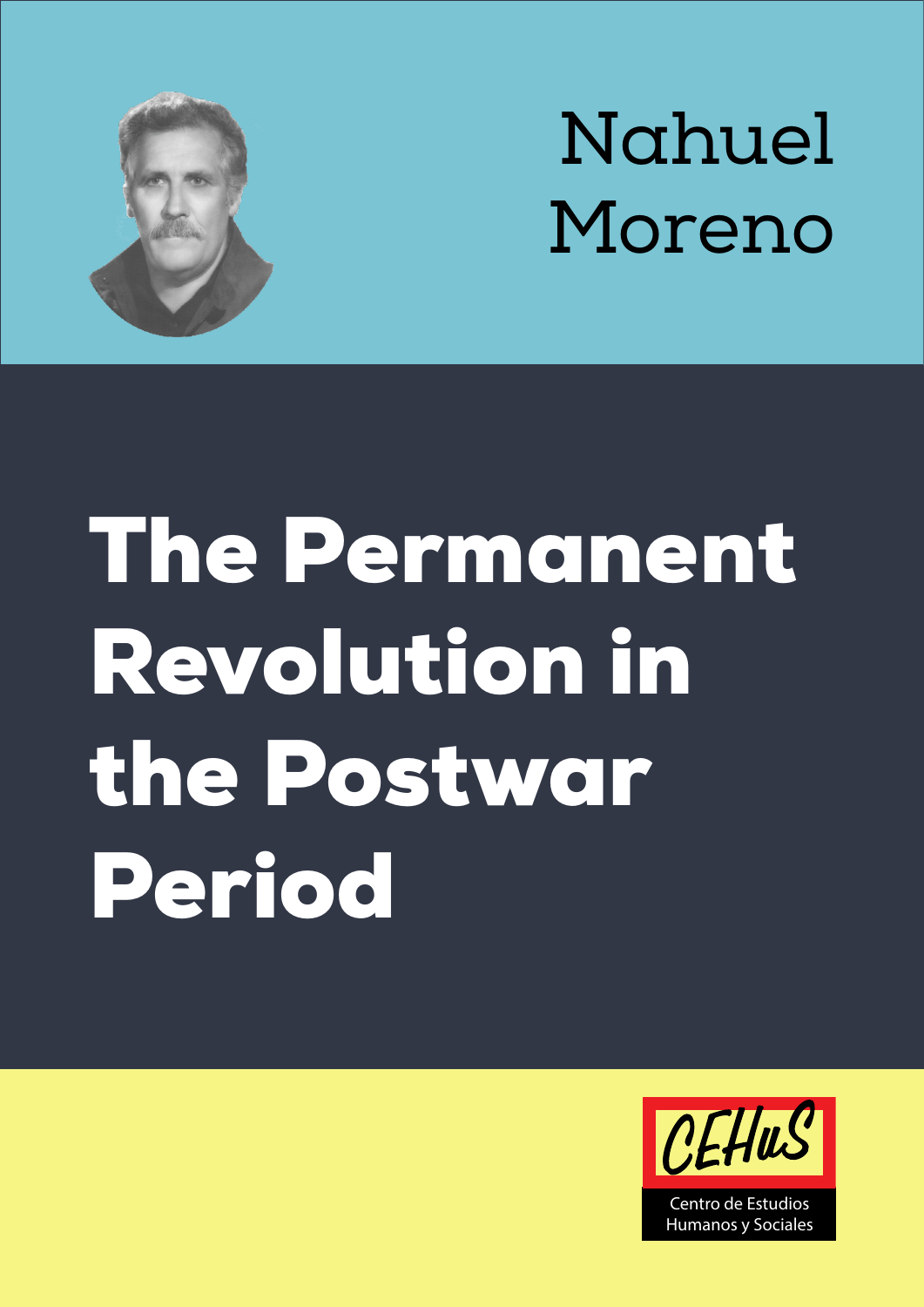## Nahuel Moreno The Permanent Revolution in the Postwar Period (A critical review of Farrel Dobbs' Document)

1958

(Taken from *International Discussion Bulletin,* January 1959)

**English translation:** Daniel Iglesias

**Cover and interior design**: Daniel Iglesias

**www.nahuelmoreno.org**

**www.uit-ci.org**

**www.izquierdasocialista.org.ar**

Copyright by  $CHus$ . Centro de Estudios Humanos y Sociales Buenos Aires, 2018 cehus2014@gmail.com

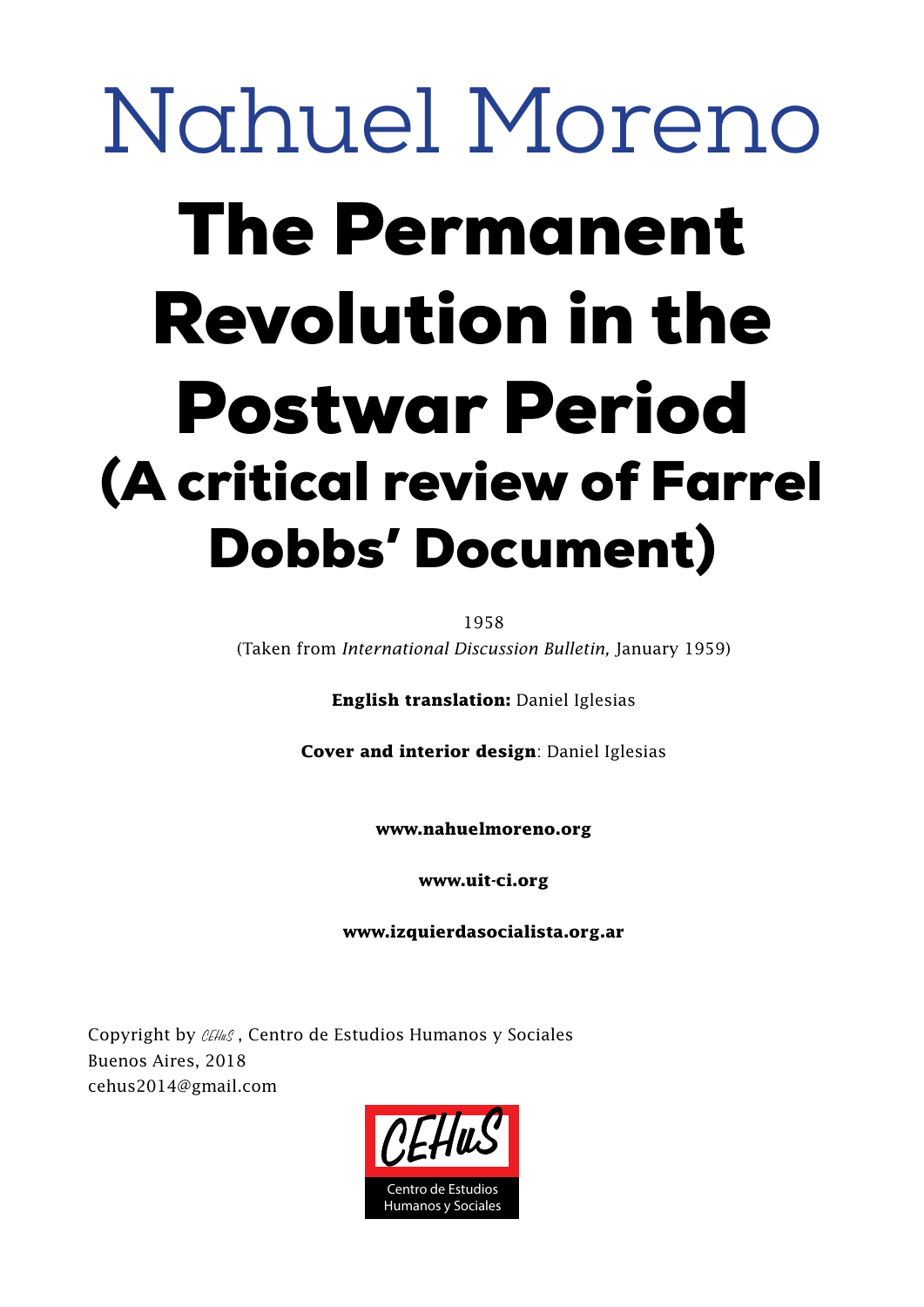### Table of Contents

| The Permanent Revolution in the Postwar Period  1                                                               |  |
|-----------------------------------------------------------------------------------------------------------------|--|
|                                                                                                                 |  |
|                                                                                                                 |  |
| A. The revolutionary process in the postwar period and the stages                                               |  |
| B. The thesis of the permanent revolution has been confirmed and enriched with new                              |  |
|                                                                                                                 |  |
| 4. It does not raise the general characterisation of Yankee                                                     |  |
| 5. Does not raise the United Nations as the most important<br>revolutionary superstructure on the global scale5 |  |
|                                                                                                                 |  |
|                                                                                                                 |  |
|                                                                                                                 |  |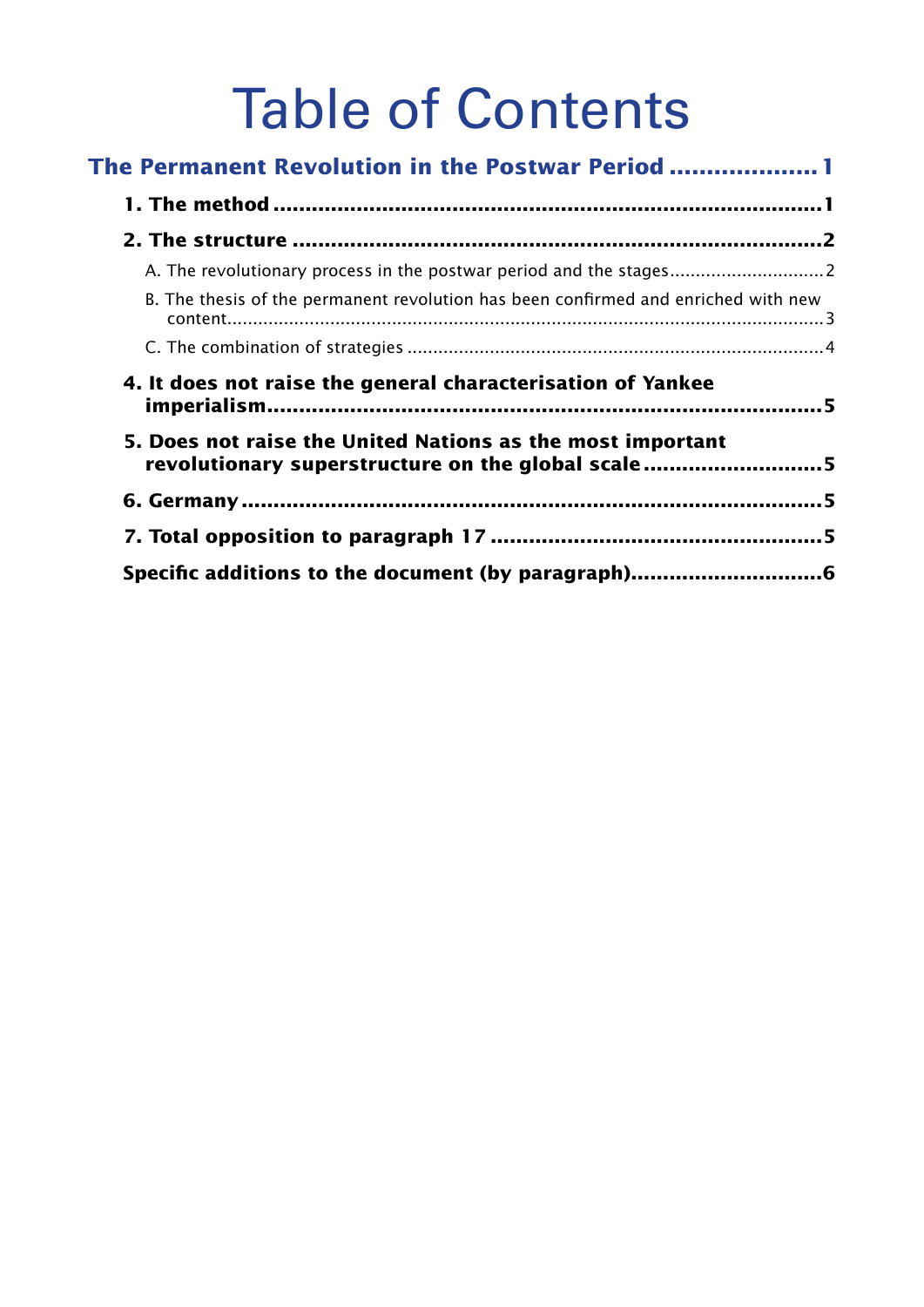### <span id="page-3-0"></span>**The Permanent Revolution in the Postwar Period (A critical review of Farrel Dobbs' Document)**

The Fourth International (International Committee) conference held in Leeds in 1958 adopted a draft resolution on the world situation prepared by Farrell Dobbs, one of the most important leaders of the Socialist Workers Party of the United States. The criticism made by Nahuel Moreno raised an important set of theoretical, methodological and political issues and concluded by proposing some amendments, which were ignored — same as his Theses on the revolutionary united front  $-$  by the International Committee's leadership and its main components who were, precisely, the leaders of the American section.

Below we publish the report given by Nahuel Moreno at the extraordinary meeting of the Latin American Secretariat of Orthodox Trotskyism, in January 1959. It was published in the *International Discussion Bulletin*, edited by mimeograph.

The Editors

The comrade author of the Draft Resolution has not had the intention of making an exhaustive document but only one as general as possible and viable to promote an intense discussion at the next meeting of the International Committee, and in our national directorates. In this character, we have approved it.

My intervention in the last meeting of the International Committee, which I summarise in this memorandum, was the product of a single day of studying the document. This is the reason I consider these criticisms are anything but a finished document.

The criticisms that can be made to Farrell Dobbs' document are of two types: general and partial, in each of the points. In my oral intervention, I only touched, for reasons of time, the general ones; although I made it clear I also had particular criticisms. I put them to you as I thought I would bring them up at the meeting.

#### **1. The method**

I think how the theses are written is not adequate. It is not a matter of stating a series of characteristics at each point, but of pointing out the dialectical connection from phrase to phrase and from point to point, what is fundamental and within it, what is the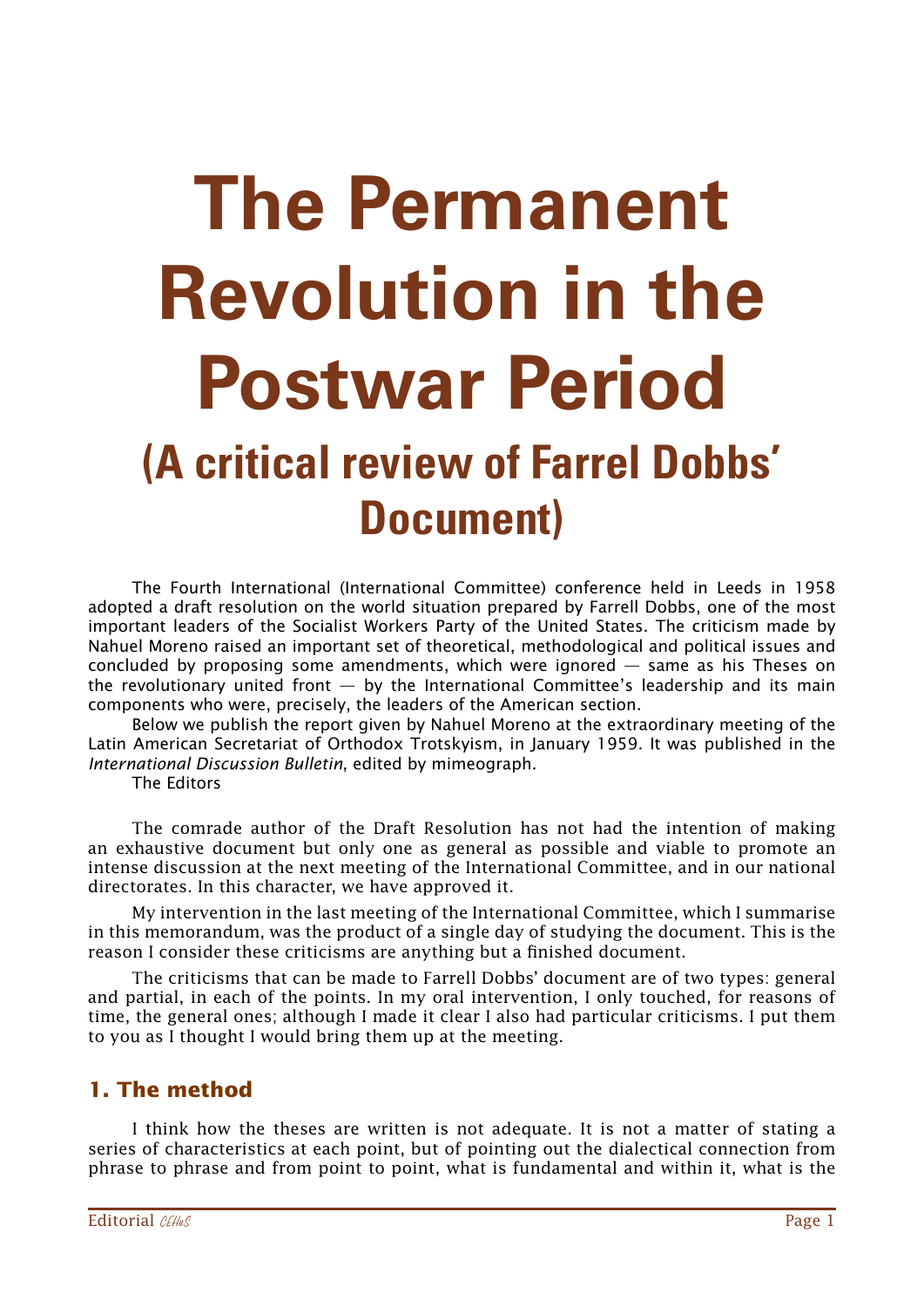<span id="page-4-0"></span>contradiction and its determining dynamics, to specify the accessory elements and their influence on the fundamental contradiction. The best example is thesis G:

The Second World War prepared objectively for the socialist revolution the workers of Eastern Europe. The Stalinists and Social Democrats weakened the revolution and helped restore the power of weak and discredited capitalism. Yankee imperialism could begin preparations for a counter-revolutionary war. The production of armaments helped sustain a superficial economic high, which contributed to a weak social stability favourable to imperialism.<sup>1</sup>

I think the correct way is to say:

"In 1943, a revolutionary stage opened in Europe which was betrayed by Stalinism, which diverted the mass movement towards collaboration with the bourgeoisies destroyed by the war. Stalinism could continue betraying the working class thanks to the economic boom that followed the reconstruction of the economies. The crisis of imperialism was, however, so tremendous, that the revolution triumphed in a distorted way in Eastern Europe. Indeed, to prevent the revolutionary situation in the Eastern European countries (its weakest links), imperialism was forced to accept a sui generis dual power: that power be in the hands of the Red Army and the national bourgeoisies (agents of imperialism itself) to avoid a true dual power. When the Cold War took place, Stalinism liquidated this sui generis dual power, foreign to those countries, in its favour. Anyhow, imperialism led by the United States and thanks to Stalinism could reconstitute itself in the West of Europe and start the cold war and the manufacture of armaments, to preparation for the war against the USSR and against the revolution in the world. The colonial revolution, with the colossal triumph of the Chinese Revolution, dealt a tremendous blow to the plans of imperialism and forced it to postpone the same."

As much as or more serious than the writing is the fact the entire document has a stratospheric nature, it is not concrete nor does it analyse the experiences.

#### **2. The structure**

I think the general structure is not wrong, but that essential phenomena and chapters have to be clearly defined. It occurs to me that the general division and the essential definitions must be the following:

#### **A. The revolutionary process in the postwar period and the stages**

1) In 1943, the most colossal world revolutionary process known to date was opened. This rise of the mass movement was dialectically combined objectively with a massive diversion of the European and Japanese masses, to rebuild their economies destroyed by war, and subjectively by the control of this rise of the workers' movement and the colonial masses movement by Stalinism as a global apparatus, and socialism, the union bureaucracies, the bourgeoisies and petty bourgeoisies as national apparatuses.

2) From the year 1945 to 1947 we have a revolutionary situation throughout continental Europe. Stalinism and socialism are in charge of saving the European bourgeoisie and Yankee imperialism which, starting in 1947, launch together against the USSR and prepare their counter-revolutionary war. The workers' movement is diverted by Stalinism towards the reconstruction of the economy. The consequence of the anti-imperialist offensive is the liquidation of imperialist domination in China and capitalist domination in Eastern Europe.

3) The victory of the Chinese Revolution, the most important revolutionary victory since the Russian Revolution, moves as of 1949 the world revolutionary axis to the colonial revolution, which has only spread. Each imperialist offensive did nothing more than undermine and deepen the chronic crisis of imperialism. The Korean War transformed

<sup>1</sup> We could not locate the 60-year-old document by Farrell Dobbs, and we have been forced to retranslate from the Spanish translation. [Translator]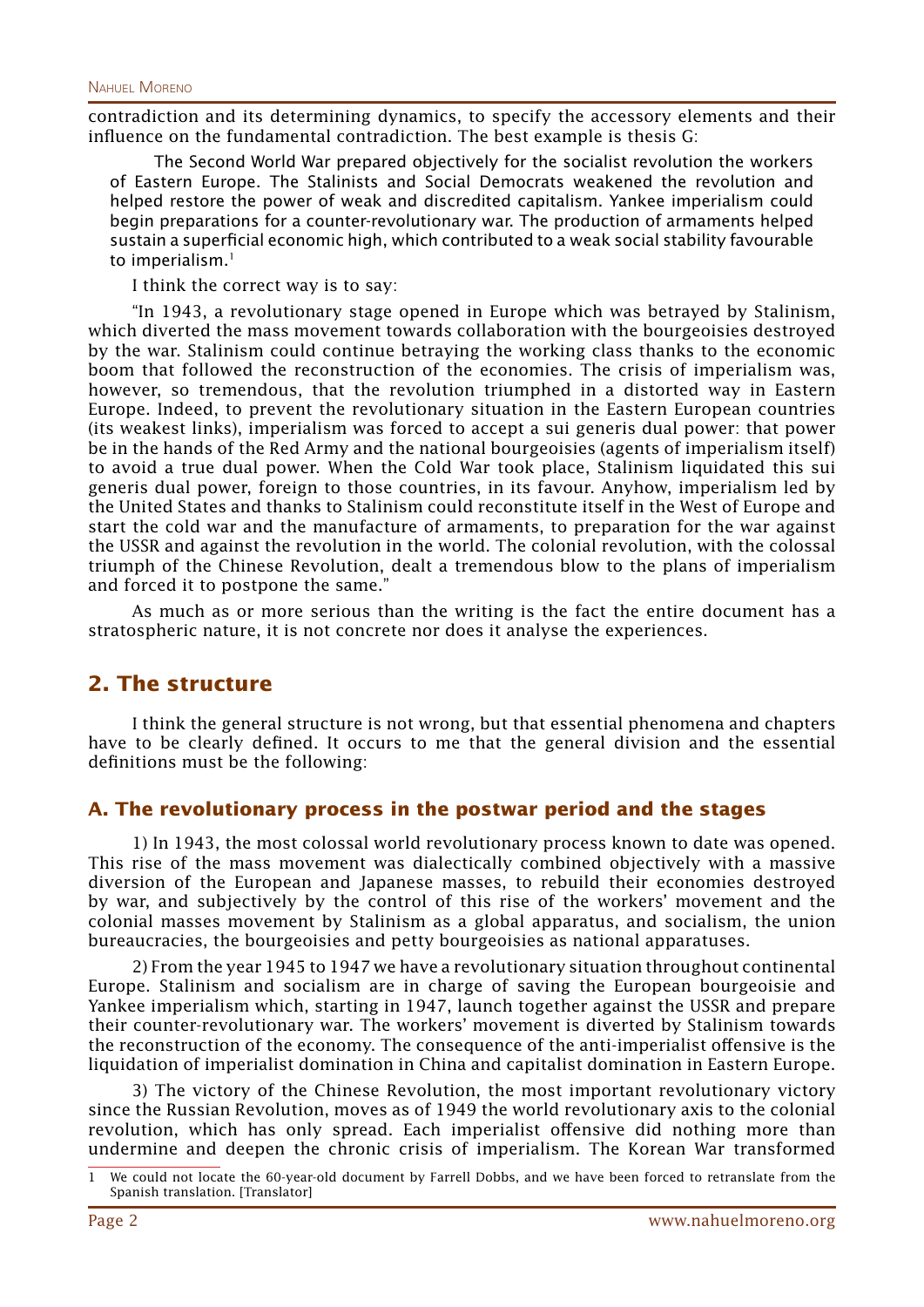<span id="page-5-0"></span>the Chinese Revolution, prompting it to liquidate the important remains of landlords and capitalists.

4) The colonial revolution reaches the Arab world after the fall of Farouk<sup>2</sup> and has only deepened. Today that revolution begins to attract Africa, which has set in motion.

5) But this process of revolutionary extension produced a qualitative change from the moment it arrived in the Soviet zone. The death of Stalin means the beginning of the revolution of the Soviet masses. It has the same chronological importance as the fall of Chiang Kai-shek in China or the fall of Farouk for the Arab world. With a fundamental difference, as a direct product of this revolutionary process of the Soviet masses, we find that the crisis of the bourgeois, bureaucratic, or opportunist parties of all mass movements begins.

6) The imperialist economic boom has characteristics of a chronic economic crisis of the imperialist regime, and not of a general rise. The boom is based primarily on the production of means of destruction, which causes a permanent inflationary result that leads, in increasingly short periods of time, to semi-crisis or deterioration.

7) The working masses of the metropolitan countries have reflected this course and general stage of the world revolutionary process. The economic semi-crisis of the last two years has been reflected in a violent offensive by the bourgeoisie of the metropolitan countries — especially French, English and Yankee imperialism — against the standard of living of their own workers. This has led to serious resistance and movements of the metropolitan working class. At the head of this process have mainly been the black workers in North America and the Algerians in France.

Anyway, the end of the Hungarian revolution has produced a setback in the entire European workers' movement and has accelerated the imperialist and bureaucratic offensive.

#### **B. The thesis of the permanent revolution has been confirmed and enriched with new content**

Undoubtedly, the thesis of permanent or in permanence revolution has had a resounding confirmation in this postwar period. The most important theoretical and programmatic problem lies in this fact: the revolutionary process in this postwar period has enriched and given a new content to the thesis of permanent revolution.

The thesis of the permanent revolution is formulated around two revolutions, the bourgeois-democratic and the socialist, combined as national revolutions and with the world revolution. It is geographically evident that today the permanent revolution on a world scale encompasses three categories of revolutions and not only two since the political revolution has been added to the bourgeois-democratic and socialist revolutions. The world proletariat is today faced with the task of carrying out not only the socialist and bourgeoisdemocratic revolutions but, in almost half of humanity, the political revolution. This is a phenomenon that does not deny but enriches and completes the theory of permanent revolution.

Moreover, I believe this combination of the three revolutions takes place not only geographically, but in a different manner, they are combined in each geographical sector. This is a theoretical problem that I dare putting for your consideration, but which I do not consider exhausted, not even solved.

The bourgeois-democratic revolution and the socialist revolution were previously combined, closely linked only in the colonial and semi-colonial countries. But today we find that within the same workers' revolution of the metropolitan countries, the democratic revolution plays a role of the first magnitude, intimately linked to the workers' revolution. The problem of blacks in North America and Algerians in France is the best example. These

<sup>2</sup> **Farouk I** (1920 –1965) was King of Egypt and the Sudan, succeeding his father, Fuad I, in 1936. His full title was "His Majesty Farouk I, by the grace of God, King of Egypt and the Sudan, Sovereign of Nubia, of Kordofan and of Darfur". He was overthrown in 1952 by military coup d'état.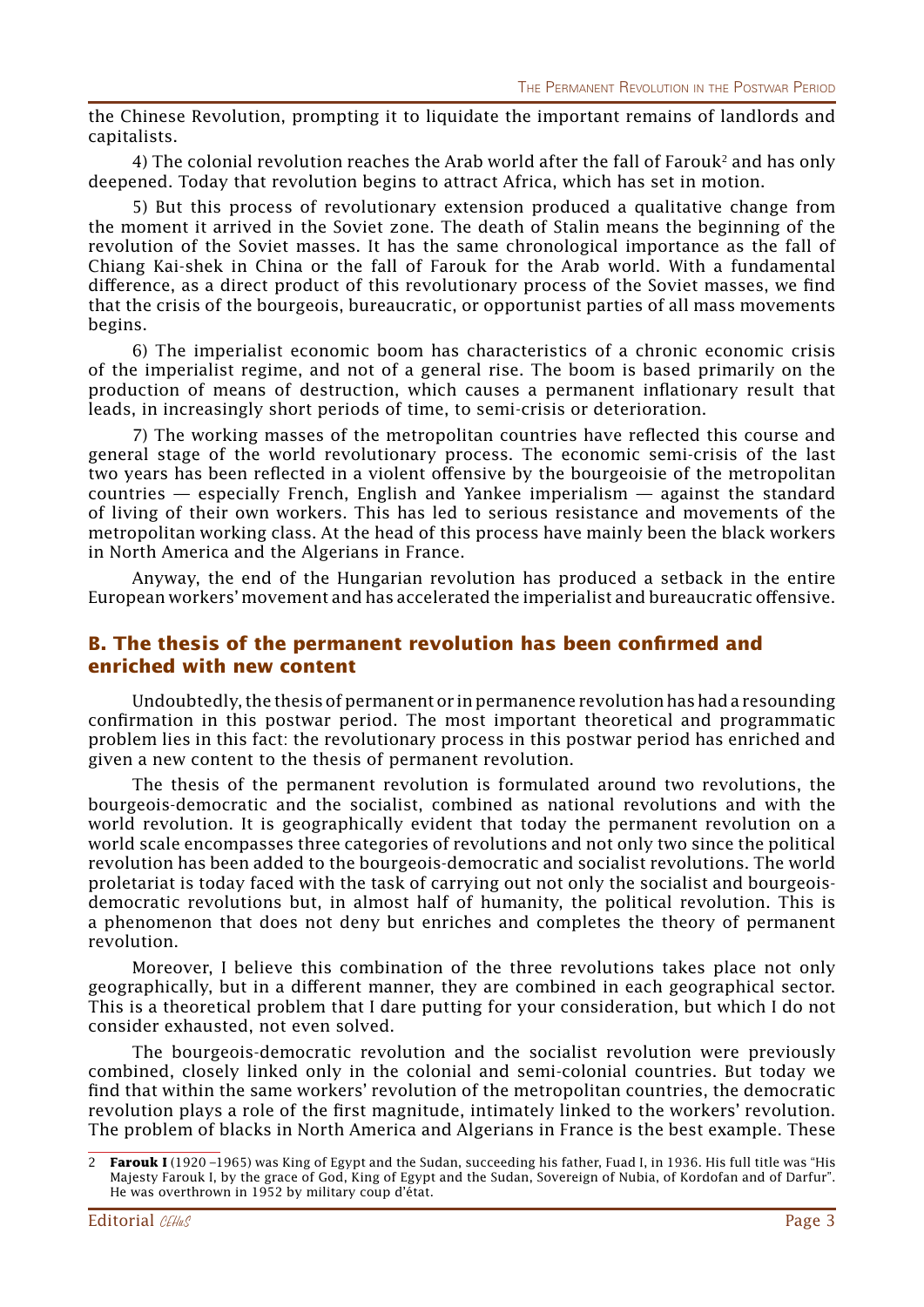#### <span id="page-6-0"></span>Nahuel Moreno

workers are the most exploited sector of the working class in those countries, suffering from capitalist exploitation and at the same time imperialist exploitation and discrimination. England will not be an exception, and in two or three years it will follow in the footsteps of France and the United States; in England, we will have a racial problem posed directly or indirectly by imperialism with its economic crisis.

The same goes for the political revolution. Undoubtedly, in the struggle of the glacis countries against the Stalinist bureaucracy, the national problem is an engine of fundamental importance. In turn, the political revolution is only a stage or phase in the process of the workers' revolution in Europe, for the Soviet Socialist Federation of European States.

But that intimate combination of the three revolutions I think also occurs in the zone dominated by capitalism. The process that degenerates the USSR and the Communist International is the same that degenerates and elevates the bureaucratic, reformist and counter-revolutionary leaderships of the mass movement throughout the world. This process takes different forms and meanings in a union, a workers' party or a workers' state. But the existence of these different forms does not mean they are not part or links of greater or lesser importance to a world process of the class struggle. This general process of victory of the "labour" bureaucracy over the workers' movement and of totalitarian control of the mass movement organisations — including the Soviet state — obeyed an objective reason: the advance and the victories of the world counter-revolution since the year 1925 to 1943.

The political revolution in the USSR, despite its colossal significance, is only the most dramatic and intense part of a process that is also global, not only in the USSR and its area of influence. The growing offensive of the mass movement is reflected — and will be increasingly reflected — within the workers' movement itself, in the relationships between the opportunist and counter-revolutionary leading organisations and the mass movement. I believe the fight to the death against the union bureaucracy in the United States is intimately combined; it is part of the same process of revolutionary struggle against the Stalinist bureaucracy in the USSR and the glacis. This does not mean we put an equal sign to both struggles since the fight against the Stalinist bureaucracy means fighting nothing less than against a gigantic state apparatus. But not putting an equal sign cannot mean we do not understand the domination of the bureaucracy over the world workers' movement is part of a world process, and that the victory of the workers' movement over the bureaucracy is also the result of a world process, with fundamental characteristics in each region, but part of the same process.

In this sense we can say the political revolution (or whatever name we give to the world process of liquidation of the bureaucracy's domination over the workers' movement, including the USSR) is intimately combined with the bourgeois-democratic and working-class revolution; it is influenced not only geographically, but internally, in each revolutionary process. And I do not elaborate more in this respect because our theses (on the revolutionary united front) $3$  are quite broad.

#### **C. The combination of strategies**

Just as today the theory of permanent revolution is enriched, I believe our Transitional Program is also enriched while at the same time it is widely confirmed. In this sense, I believe we must deepen the three fundamental strategies of Trotskyism at the present time: the proletarian united front, as the main instrument of the workers' revolution; the antiimperialist united front, as the main instrument of the bourgeois-democratic revolution combined with the socialist revolution in the backward countries and —if we accept our criterion referred to the imperialist countries — also in the metropolitan countries, with the struggle against the counter-revolutionary bureaucracies and their organisations (whatever the name we give to this struggle and the different tactics and strategies it gives rise to).

<sup>3</sup> Known as **Theses of Leeds**, and available for download from www.nahuelmoreno.org.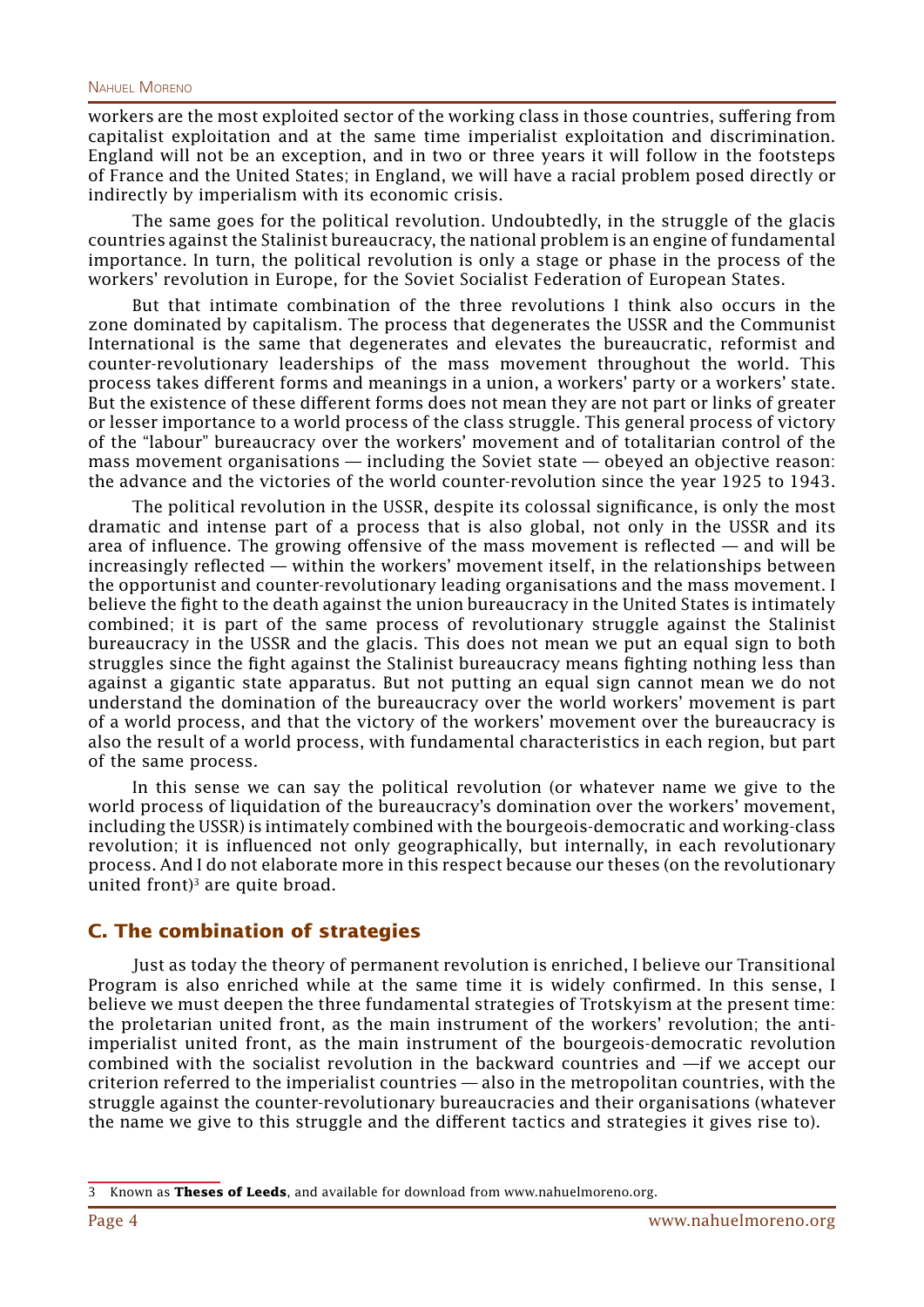<span id="page-7-0"></span>I believe a general document should emphasise the survival of these three strategies and their tactical combination with the Transitional Program. I also do not want to elaborate because our theses are broad and categorical in this regard.

#### **4. It does not raise the general characterisation of Yankee imperialism**

It is a contradictory situation, combining the essential characteristics of the oldest imperialisms (England, France) and new ones (Germany, Japan). Like the old ones, it has a huge democracy and wealth but based on colonial exploitation; like the new ones, as it tends to colonise it accelerates its totalitarian tendencies, its armament production, and so on. This is why the masses are not essentially imperialist.

#### **5. Does not raise the United Nations as the most important revolutionary superstructure on the global scale**

This postwar period presents us with the existence of a superstructural apparatus unknown to humanity, a true world organisation such as the UN. This is the main counterrevolutionary superstructure in the entire world and obeys a combination of factors: 1) world revolutionary rise; 2) the existence of the USSR and a Stalinist apparatus agent of the counter-revolution on a world scale; 3) this allows American imperialism, stronghold of the world counter-revolution, the creation of a world superstate based on the counterrevolutionary agreement with the Stalinist apparatus. This agreement has continued and continues despite its crises (Cold War, Korea, etc.). The UN is a counter-revolutionary parliament on a world scale, the indirect reflection of the world revolution.

#### **6. Germany**

The resolution forgets Germany, the country of greatest potential revolutionary importance in the world. In this capitalist country the workers', political and national revolution are clearly combined since there cannot be a united Germany without a workers' and political revolution that leads to the Soviet Socialist Federation of Europe.

#### **7. Total opposition to paragraph 17**

Pabloism has in fact eliminated the metropolitan revolution from the world revolution, especially ignoring the American masses. Paragraph 17 commits the opposite mistake in relation to the construction of the Trotskyist movement since it eliminates the colonial and semi-colonial parties as an active, vanguard factor in the construction of the World Party of the Socialist Revolution.

I voted for the joint resolution precisely because — despite its tremendous gaps, especially in relation to the colonial and political revolution  $-$  it raises the workers' revolution in the metropolitan countries. But I am completely against paragraph 17.

First of all, it is a general, theoretical paragraph. It is not a thesis for two or three years but forever. In that sense, I believe the only thing we can say is that, in the construction and development of our Trotskyist movement, there is a specific refraction of the wellknown laws of uneven and combined development. This means, among other things, there is no mechanical relationship between objective and subjective development and we can have magnificent Trotskyist parties and leadership in backward countries, and terrible parties and leadership in advanced countries. That is, we must carefully distinguish and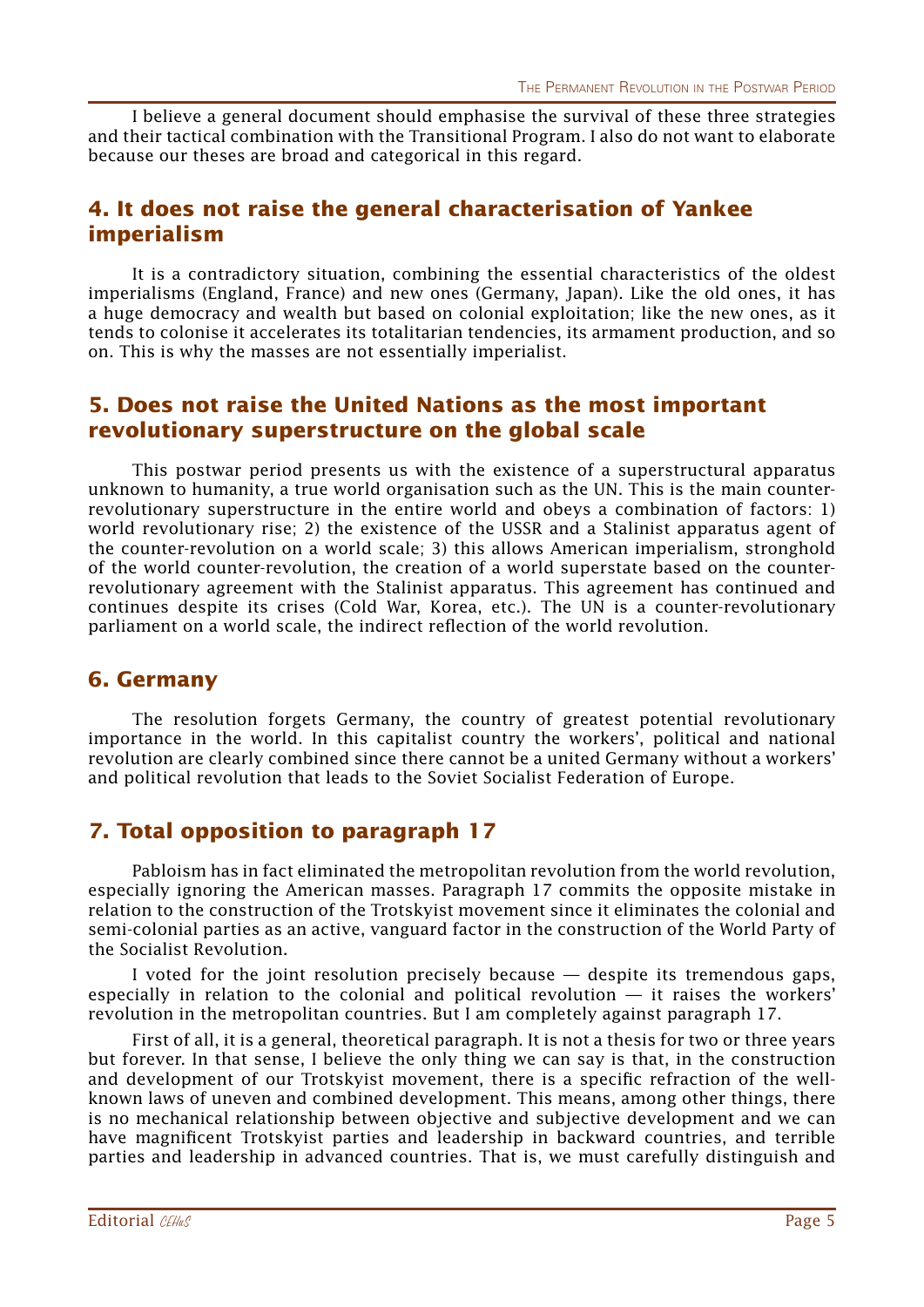<span id="page-8-0"></span>not confuse between the construction of socialism (a fundamentally objective process) and the construction of our movement (a fundamentally subjective process).

The same goes for Trotskyist cadres and parties. Pablo in some of his documents belittles or seems to belittle the importance of already existing Trotskyist parties and cadres, and he would seem to believe in the possibility of Trotskyist parties and cadres that would occur by spontaneous generation.

#### **Specific additions to the document (by paragraph)**

**2.** To point out that the defensive position and the reduction of the domination of imperialism develop until paroxysm the imperialist tendencies and the retrograde, counterrevolutionary aspects of metropolitan capitalism.

To emphasise that "developing socialism", the anti-capitalist dynamics is manifested at present also in the movements of the working class and colonial masses of the entire world, including the blacks and workers of the United States, albeit in an unconscious, immature way.

**3.** Point out that not only there was and there is a Stalinist reaction, but also socialdemocratic, bureaucratic and national-bourgeois reactions.

**4.** There is a need to divide the Stalinist conceptions in relation to a) USSR policy (socialism in one country, peaceful coexistence); b) policy of the communist parties in the capitalist countries (popular fronts, parliamentary way to socialism, although these two are linked or, rather, the second subordinated to the first). But the most important division must be made in relation to the rise of the world revolution, between before and after 1943.

**5.** By pointing out that the radicalisation of the masses is "delayed and distorted by Stalinism and Social Democracy" add the union bureaucracies and the petty-bourgeois and bourgeois leaderships of the colonial masses movement.

Specify throughout the paragraph the stages of the world revolution: a) European revolution from 1943 to 1947; b) to distinguish in the colonial revolution between 1942- 1949 and 1949-1954 (overthrow of Farouk); c) in 1953 the death of Stalin marks a new stage in the whole revolutionary process in Europe and the metropolitan countries, by the beginning of the political revolution.

**7.** Point to the First World War as the beginning of the imperialist crisis. Avoid all fatalism about the immediacy of a crisis of overproduction. There is a possibility that over a period of a few years the economic agreements between imperialism and the bureaucracy will expand, which gives a slight respite to the imperialist economy.

**9.** It should be noted:

a) If the workers' movement of the world and especially the Soviet one continues to rise, more or less permanent agreements are possible between the bureaucracy and imperialism, against the world revolution and especially the Soviet revolution.

b) Emphasise the theoretical possibility of civil wars as a culmination of the political revolution that will confront the bulk of the Stalinist bureaucracy against the glacis peoples and the Soviet workers. This would accelerate the first counter-revolutionary agreement between the bulk of the bureaucracy and imperialism. The history of the Russian-German social-reformist parties, which faced with revolutionary danger joined the counterrevolution, would be repeated with Stalinism.

c) Distinguish two essential phenomena. The Stalinist bureaucracy has only the possibility of subsisting as a privileged sector  $-$  not dominant  $-$  with the imperialist counter-revolution because the workers' revolution sweeps it from the historical scene not only as a dominant sector but also as a privileged one. The dispute between the bureaucracy and imperialism is, for the first, to remain dominant.